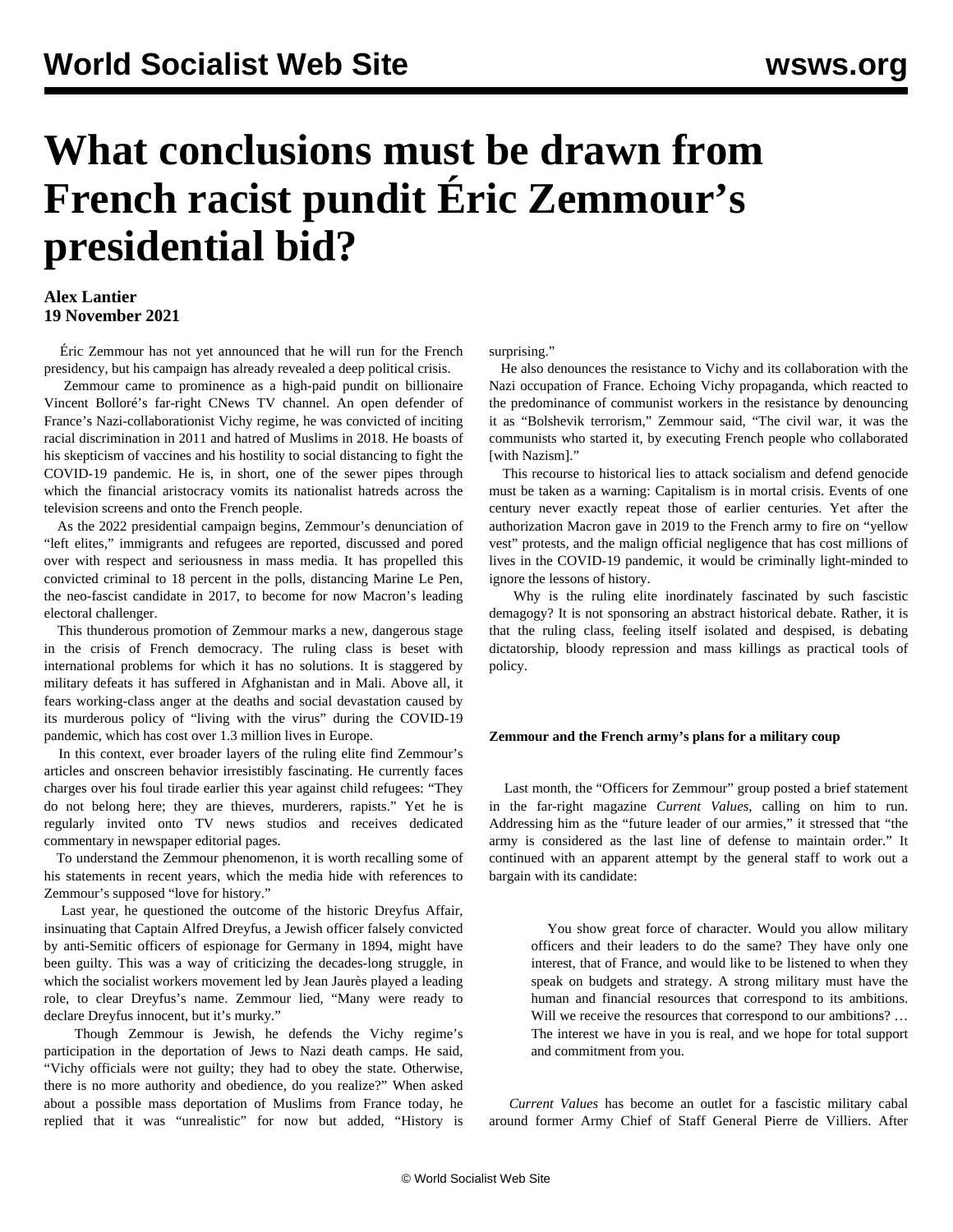retiring in 2017, he received a sinecure from the Boston Consulting Group. Its Paris office—consulted and financed "by 60 percent of the top-40 French companies on the Paris stock exchange," including Danone and L'Oréal—pays him €5,000 per half-day of work, according to *Le Monde*. De Villiers receives large speaker's fees from dozens of major corporations and carries out a continual press campaign against the danger of revolution.

 In 2019, before the pandemic, de Villiers reacted in terror as strikes erupted in the United States, Germany, Poland, Belgium, Portugal and France. Calling for "firmness" in repression, including of "yellow vest" protests against social inequality, he demanded that class struggle be suppressed: "A gulf has emerged between those who lead and those who obey. This gulf is profound. The 'yellow vests' were already a first sign of this. … We must restore order; things cannot continue this way."

 The COVID-19 pandemic was a trigger event, profoundly intensifying the crisis of world capitalism. Mass strikes broke out in Italy, the United States and across Europe in March 2020, as workers demanded the right to shelter at home to avoid the virus. Protests against police brutality erupted worldwide in June, after US police killed George Floyd in Minneapolis. In addition to provoking an upsurge of class struggle, however, the pandemic also intensified the plotting of coups and dictatorship in the ruling elite, above all, in America.

 Trump threatened to illegally send the US military to attack the Floyd protests. This was bound up with his plans to contest the legitimacy of the 2020 elections and launch a far-right coup abetted by sections of the US military. This attempt unfolded on January 6, when a fascistic mob stormed through the Capitol, trying to block the certification of Joe Biden's election as president, though it was narrowly defeated by the belated deployment of National Guard troops.

 The setting into motion of the Trump coup was followed by an explosion of coup plotting across Europe. Spain was shocked by leaked WhatsApp chats in which military officers proclaimed they are "good fascists" and wanted to kill "26 million people." In France, a fevered discussion between Zemmour and the Villiers clan unfolded in *Current Values*. Zemmour denounced the Floyd protests in France as a "race war imported from America by our elites," while De Villiers insisted that it was necessary to prepare to suspend the rule of law to avoid a race war.

 "Today, there is not only a security crisis but a pandemic, all of that amid an economic, social and political crisis where leaders no longer enjoy any broader confidence," de Villiers wrote in *Current Values*. Stressing his fear "that various suppressed angers could all explode at once," he said, "We must think the unthinkable. … The rule of law is obviously respectable, but at a certain moment once has to think strategically."

 Ultimately, Pierre de Villiers' brother Philippe issued a fascistic "call to insurrection" in April in *Current Values*, blaming vaccine makers and Swiss bankers for the pandemic. On April 21—the 60th anniversary of the failed 1961 Algiers putsch by generals trying to topple the French government and stop Algeria's independence from France—a group of retired generals responded with a call in *Current Values* for what is clearly a coup. Ultimately, thousands of retired and also active-duty officers signed the letter or a subsequent statement of support for it.

 Denouncing "race war" allegedly waged by immigrants in French cities, it warns that unless action is taken against "laxity," there will be "the intervention of our active-duty comrades … on our national territory." It continued, "We see that it is no longer time to procrastinate, or else tomorrow civil war will put an end to this growing chaos, and the deaths … will be counted in the thousands."

 Zemmour responded in *Current Values* and the right-wing *Le Figaro* paper with more fascistic lies, calling this coup threat "a call for security." He said, "When these retired generals call their active-duty comrades to protect the French people and French civilization, when they denounce the fanatical hordes … who can blame them? Who can deny their sincere patriotism and legitimate concern?"

 The sharpest warnings are in order about the propaganda the mass media is subjecting the French people.

 French neo-fascism's electoral rise has unfolded over 35 years. It has won votes across the population, including among workers. The Stalinist dissolution of the Soviet Union in 1991 helped clear a path for it, notably by blunting the memory that existed among workers, in the decades after World War II, of the irreconcilable conflict between fascism and the communist movement in the working class. But 21st century neo-fascism still serves finance capital, as did the petty-bourgeois movements based on which Hitler and Mussolini came to power in the 20th century.

 The center of official politics during the pandemic is the financial aristocracy's drive to "live with the virus" and keep workers at work and youth at school, whatever the state of the pandemic, making trillions of euros in profits for the banks. The commanding staff of the bourgeoisie knows very well that it is waging a deadly conflict with the workers. The "de-demonization" of fascism, as Marine Le Pen called it, is a smokescreen behind which the ruling class plans dictatorship and repression to enforce war, austerity and mass infections.

## **What is to be done?**

 Zemmour's rise in the polls requires a serious explanation. The media's refrain that "Zemmour says out loud what everyone thinks quietly" is not an explanation but a lie. Industrial genocide, political anti-Semitism and coups by far-right officers do not have the support of the French people. Those who claim otherwise are covering up the class gulf separating workers from far-right coup plotters like de Villiers, and thus downplaying the threat they pose to the working class.

 In reality, one of the indubitably progressive sides of economic globalization is that it encourages ever more open attitudes among workers. A Harris Interactive poll this spring found that 89 percent of French people, a record, oppose inequality in treatment between French and non-French people in the workplace. Poll after poll has found social inequality, unemployment, and economic hardship dominating workers' concerns. One must ask, therefore, why do neo-fascists like Zemmour gain support rather than left-wing forces?

 To answer this, one must examine honestly what the ruling elite promotes as "the left."

 Since the May-June 1968 general strike, it has been the "Union of the Left" alliance of the middle class post-1968 student movement, the remnants of the Stalinist French Communist Party (PCF), and the Socialist Party (PS) founded by François Mitterrand in 1971. Theoretically, it was founded on postmodernist racial and gender identity politics. Its political line and class character was set by bankers, corporate heads and state officials around Mitterrand, a former Nazi collaborationist.

 Its record was aptly summed up on the 2012 campaign trail by France's last PS President François Hollande, who reassured Wall Street about his "socialism" by telling the *New York Times*, "Today there are no more communists in France. The left liberalized the economy and opened markets to finance and privatization. There is nothing to fear."

 After Hollande's election, millions of workers discovered with disgust, from the kiss-and-tell-all revelations of one of his mistresses, that this "socialist" mockingly refers to workers in private as "the toothless," because dental care is unaffordable for ever-larger layers of working people.

 The PS's ignominious electoral collapse in 2017 allowed Hollande's economy minister, Emmanuel Macron, to become president. Offering a